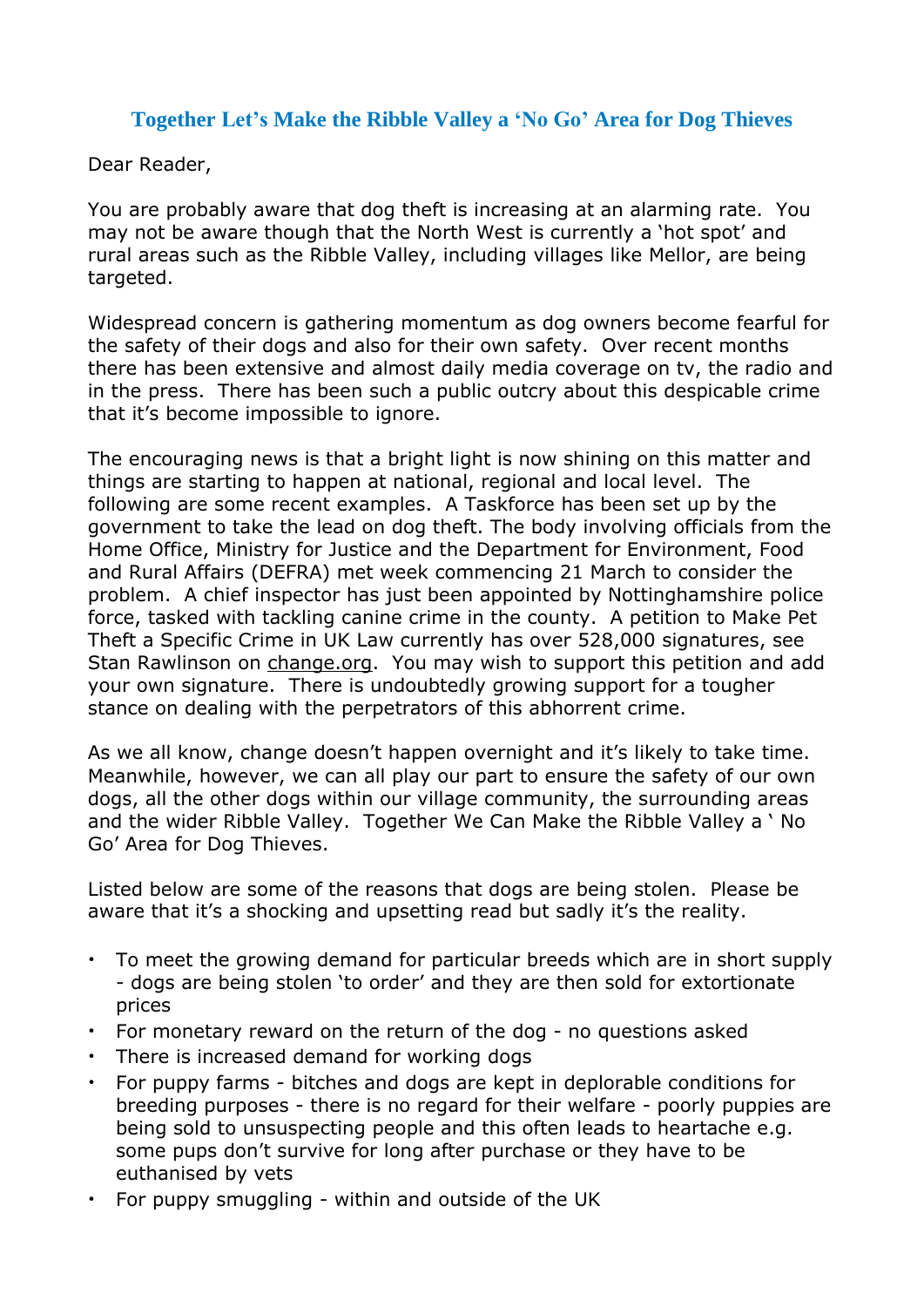- Rising puppy prices
- For fighting this barbaric activity is still taking place despite the fact that it's illegal - stolen dogs are used as bait

The following are some recent examples of the scale of the problem. In late January this year 4 sheepdogs were stolen from kennels in rural Cumbria. The black and white border collies worth more than £13,500 were working dogs that lived in kennels and herded sheep. "They were also much-loved family pets who were greatly missed." The Times reported on February 13 2021 that "*Cruel smugglers cash in on demand for puppies*". In the article, David Bowles, RSPCA head of public affairs said, " Our frontline investigations into unscrupulous breeders and sellers has uncovered organised criminal gangs who import puppies from overseas - often from Ireland and eastern European countries such as Romania - to sell on to unsuspecting buyers here in the UK." He also said, "Gangs are bringing hundreds of puppies into the UK, where prices have doubled in a year and they could each fetch £2,000." On Sunday 21 March, it was reported on BBC Radio 2 and the BBC early evening news that 'stolen' dogs were seized in a raid in Suffolk. Further details emerged the following day when John Simpson Crime Correspondent with The Times reported that, "Six people were arrested and **83** dogs were found during a tenhour police search…on Saturday afternoon. Suspected stolen dogs of various breeds and ages were recovered by officers. The raid is the latest action aimed at curbing a wave of dog thefts. The price of puppies has risen steeply along with the demand for lockdown pets."

I think you would agree that this paints an utterly sickening picture and we must do everything we can to keep our dogs safe. Once stolen, a dog can easily be moved miles away in a short space of time, so prevention is vital.

#### **ID Your Dog**

Ensure that your dog is microchipped by the time it's 8 weeks old and that it wears a collar with a tag on it when it's out in a public place, whether on a lead or not. Both are legal requirements in England, Scotland and Wales.

#### Microchip

Contact your microchip provider to check that they have your correct details e.g. you may have changed your address or mobile number and not informed them. For detailed information, go to [www.Gov.UK](http://www.gov.uk/) - Get Your Dog Microchipped. You may also find the following sites helpful [www.RSPCA.org.UK](http://www.rspca.org.uk/) - Dog Microchipping All You Need To Know [www.DOGSTRUST.org.uk](http://www.dogstrust.org.uk/) - Dog Microchipping Questions and Answers

#### Collar and ID Tag

To be compliant the ID tag should include your surname, house number and postcode. Consider including your vet's telephone number as well. It's not a requirement to include your dog's name, therefore, for security reasons, it's not advisable to include it or your full address.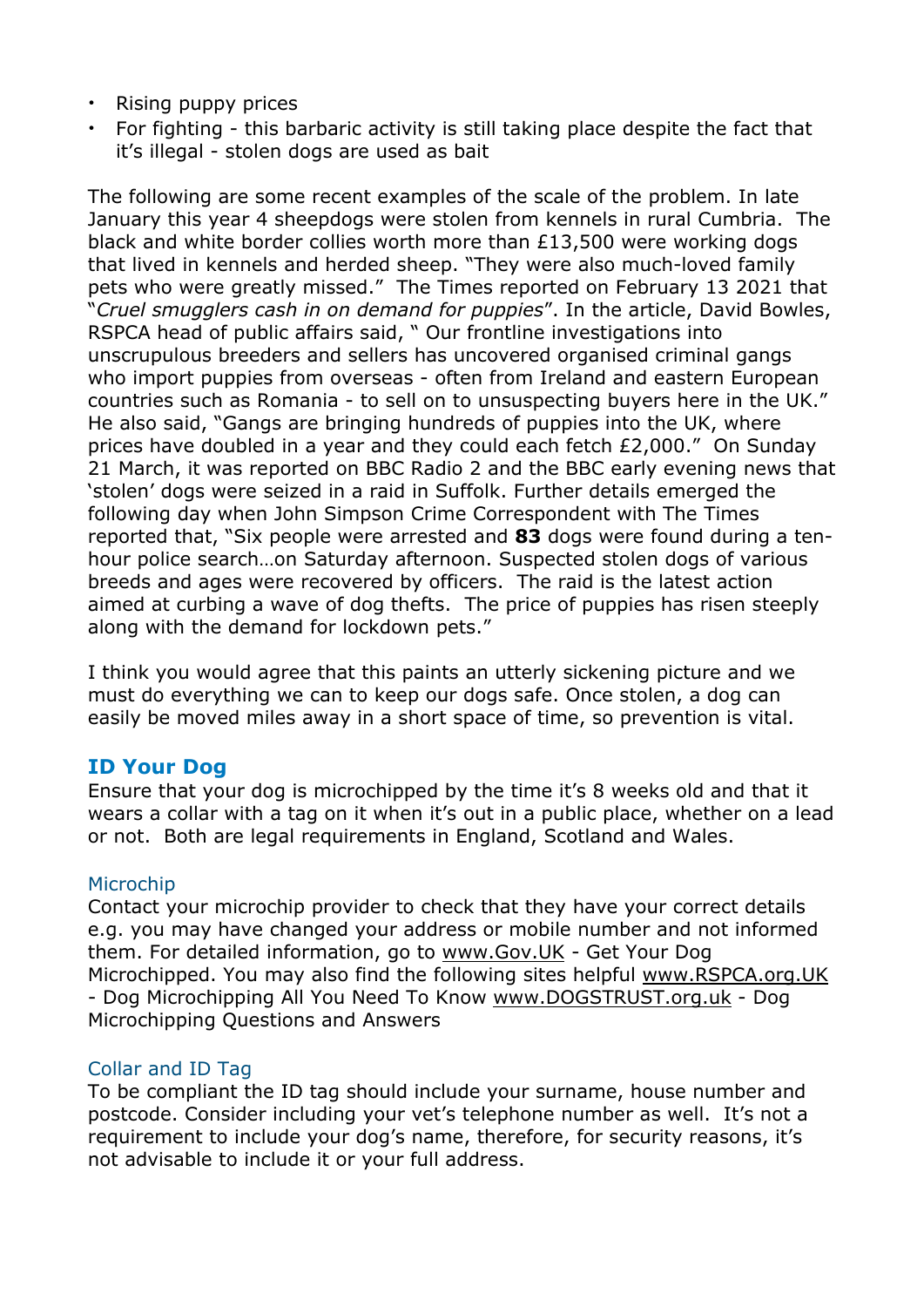#### **Photographs**

Make sure that you have some recent clear photographs of your dog, including its face and ensure that you update them regularly. Take them from various angles to show any distinguishing features that would help with identification. Have photographs of yourself with your dog to help prove ownership, if necessary.

### **Thieves Don't Care**

Either sex, any type, any age and anywhere:

- opportunists who snatch and run
- organised and careful planners who watch and wait, ready to take your dog should an opportunity arise

#### **Be Dog Theft Aware**

Your dog is vulnerable if it is:

- left unattended in your garden/outdoor area, even if you think your garden/outdoor area is secure - **most dogs are stolen from gardens**
- left tied up outside a shop or supermarket
- left alone in your car, even if your car is locked and alarmed
- off lead and not under close control wandering out of sight
- waiting by your car at the end of a walk, having run on ahead of you

### **Walking/Exercising Your Dog**

Take action to keep your dog safe:

- train your dog to come back when called do not let your dog off the lead if you are not sure that your dog will come back when called - if in doubt, use an appropriate extending lead, especially if you are in an area that you and your dog are not familiar with
- ensure that children/young people are accompanied by an adult when walking a dog
- vary your usual walks/routes and the times that you go
- consider walking with someone else or with a group if you usually walk alone
- carry a loud whistle/personal alarm so that you can attract attention if you need to
- avoid walking alone at night and especially in poorly lit areas
- avoid walking alone in isolated areas and unfamiliar areas
- be aware of blind spots where a thief could easily hide e.g. dense woodland
- you may be vulnerable when distracted e.g. by your mobile phone or when picking your dog's poo up - stay alert
- be aware of your surroundings at all times, including when you are visiting or staying in other parts of the UK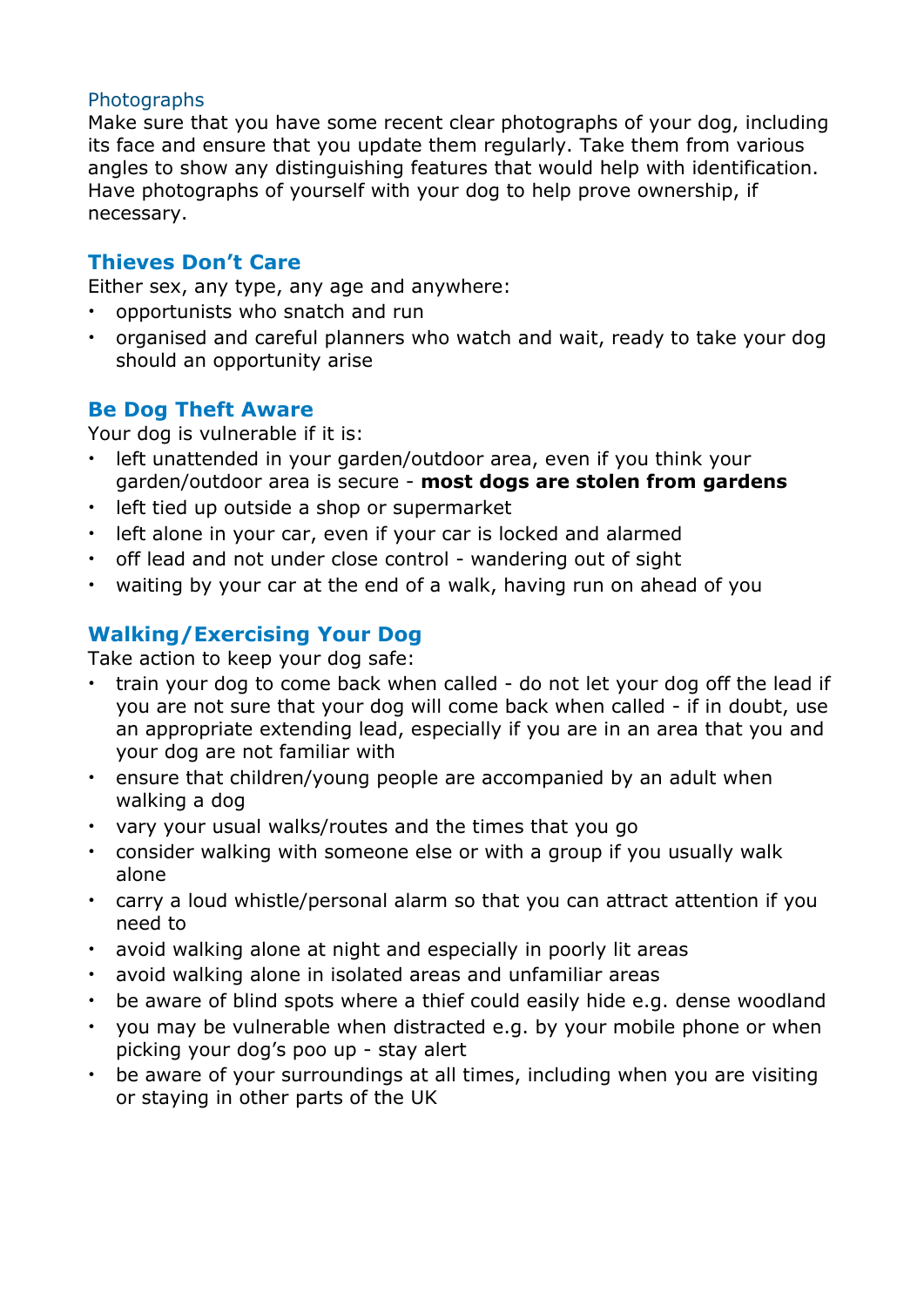### **Stranger Danger**

Be observant when you are out with your dog:

- take notice of people in vehicles, especially vans, parked up where you wouldn't expect to see them
- look out for people loitering where you wouldn't expect to see them are they acting suspiciously?
- check regularly to make sure you are not being followed, if you are, head for the nearest occupied building or catch up with walkers ahead of you
- be suspicious of anyone showing a lot of interest in your dog, asking questions such as sex, type and age - **never disclose your dog's name or your address**
- do not let anyone take photographs of your dog

### **Impersonating and Attempting To Steal**

Someone may try to convince you that they have authority to take your dog:

- in different areas of the country there have been reported incidents of individuals impersonating RSPCA inspectors/staff, supposedly following up claims that a dog is stolen - unsuspecting people have been targeted whilst walking their dogs or at home - **please note, the RSPCA does not investigate reports of stolen dogs**
- if you are approached by someone who may have posed as an RSPCA officer or another agency worker, please report the incident to the local police on 101
- for more information, refer to the official statement issued by the RSPCA on 16/01/21 - *Advice to the public after people impersonate RSPCA staff*
- do not let such a stranger e.g. check your dog's microchip, **it's an attempt to steal your dog**

# **At Home**

Take action to keep your dog safe:

- ensure your garden/outdoor area is secure and check it routinely
- consider installing additional security measures
- discourage your dog from sitting on window ledges and barking as this attracts attention to your dog's location
- regularly check your gates, gateposts and walls etc. for e.g. paint or chalk marks that a 'scout' may have left to indicate to a thief that a dog lives there
- if you breed puppies for sale, take great care when inviting people in to view them - ideally have someone else with you and limit the number of people you allow in at a time - show the puppies in one secure area
- take care when choosing someone to look after your dog if you are going away from home or you need a dog walker - always do your research and use a reputable company or individual - interview and check references for people who provide dog related or house-sitting services - be wary of strangers offering such services